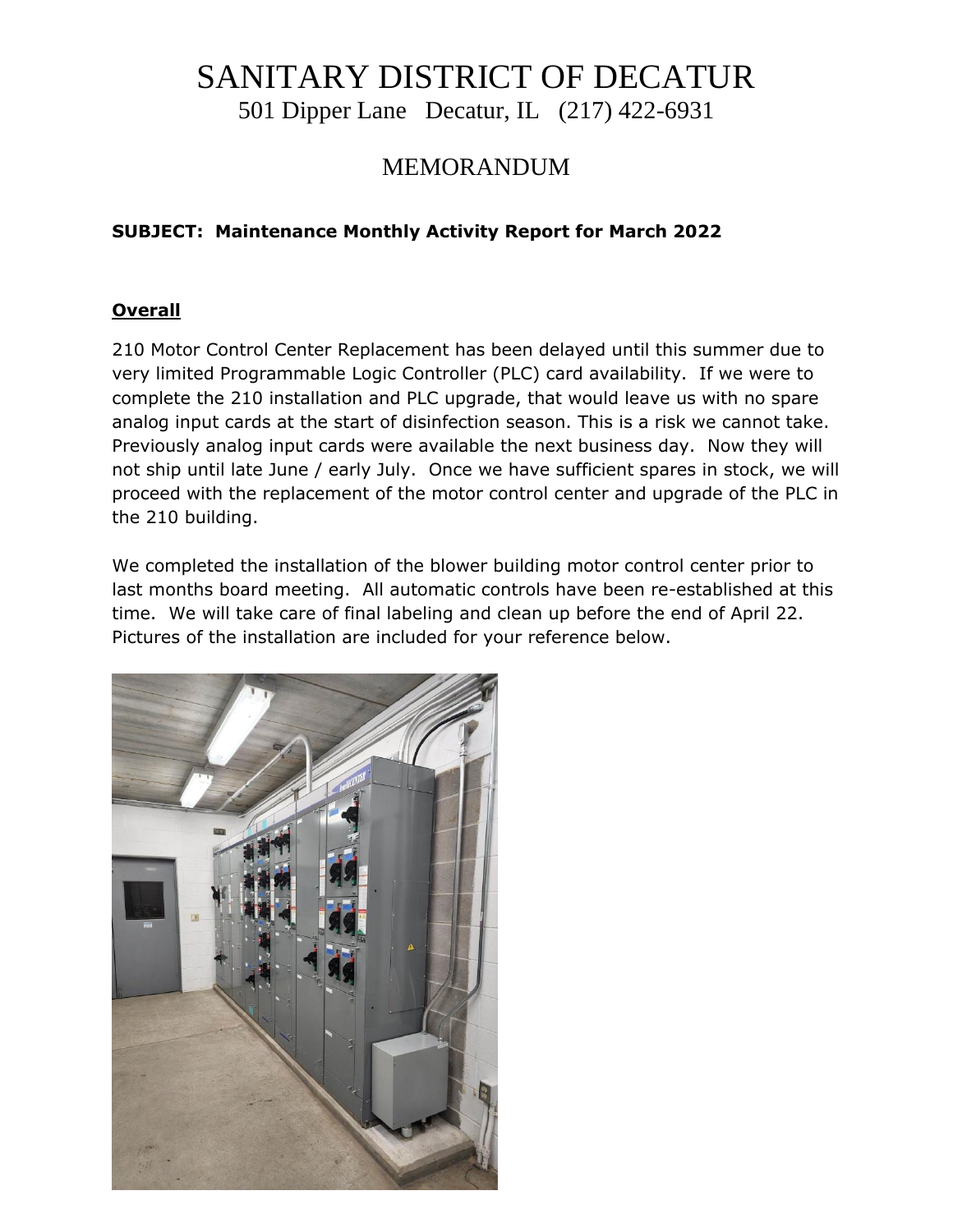## SANITARY DISTRICT OF DECATUR

501 Dipper Lane Decatur, IL (217) 422-6931

### MEMORANDUM

The Larkdale motor control center replacement will be completed prior to the board meeting 4/20/22. Work began on the installation 4/11/22. Bodine Electric provided the lowest quote to perform the work. A quote tabulation form is included below for your reference. Pictures of the completed installation will be included in my report for the May 2022 meeting.

### **Project Quote Tabulation**

Project: Larkdale MCC Installation Project Date 4/4/2022

Time 1:00PM

Present: J. D. Malone, David Sleeth, Jamey **Oliver** 

| <b>Contractor Name</b> | <b>Exceptions</b>    | Quote<br>Amount | Alt. Quote<br><b>Amount</b> | <b>Total</b> |
|------------------------|----------------------|-----------------|-----------------------------|--------------|
| TD4 Electric           | No Quote<br>Received |                 |                             |              |
|                        |                      |                 |                             |              |
| Anderson Electric      | no exceptions        | \$29,900.00     |                             | \$29,900.00  |
|                        |                      |                 |                             |              |
| <b>Bodine Electric</b> | no exceptions        | \$16,950.00     |                             | \$16,950.00  |

The Beehive transition continues to progress well. We are working through verification and set up of our preventive maintenance and other recurring work orders generated properly. I will provide completed work order data to the board at our meeting 4/20/22.

### **Systems Integrator and I&C Monthly Activity**

- Lakeshore Pump Station Project work
- Wyckles floating pump installation and programming
- 231 Blower MCC upgrade and integration into SCADA
- Larkdale MCC and PLC upgrade
- Pre-work for 325 Pump #3 replacement and program change
- Working with I&C on updating all plant fiber optic and managed switch AutoCAD drawings.
- Added new Hirschmann Switch to the I&C shop for the future BNR project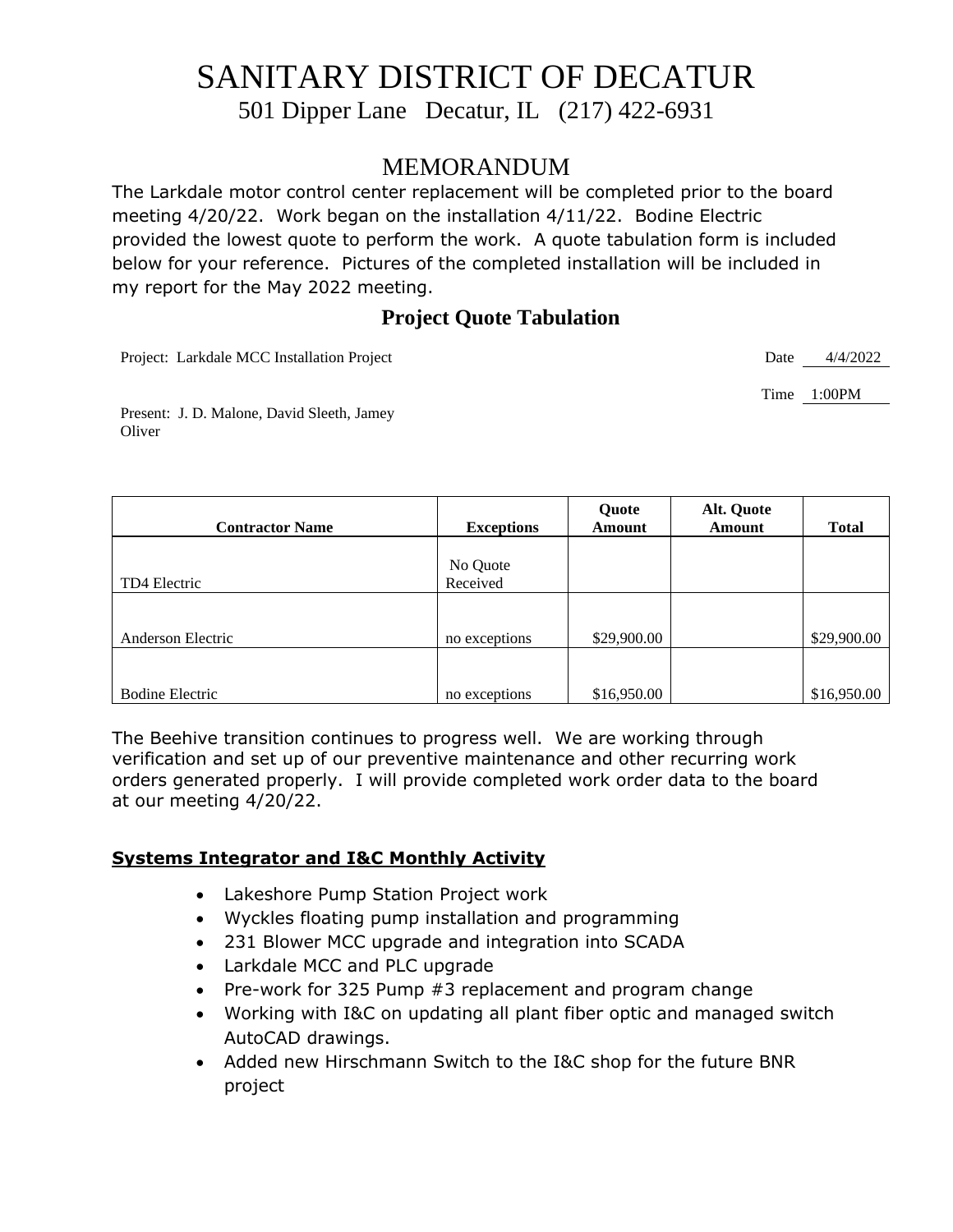# SANITARY DISTRICT OF DECATUR

501 Dipper Lane Decatur, IL (217) 422-6931

### MEMORANDUM **Mechanical Maintenance Monthly Activity**

The maintenance department has been preparing for disinfection season. We are adding a redundant header on the bleach tanks to allow flexibility if we have a tank down for repair. The chlorine contact tanks have been cleaned and we will be recoating the Parshall flume at the discharge of the chlorine contact tanks. Due to increasing part lead times, we are increasing the stock of our spare parts.

The training program for the laborers / laborers in training began 4/4/2022. I will provide a copy of the training program layout to the board and review it during the meeting.

We had an instance of vandalism at our Oreana #1 pump station. Someone painted profanity on the brick and doors. The graffiti has been removed but the doors will require repainting this spring / summer.

We will be working with Telescan 4/19/22 to televise the Wyckles force main to attempt to identify the failed section / scope of replacement required.

### **M.I.S. Department Monthly Update**

- Network Administration, Helpdesk, Troubleshooting and Repair
	- o Ongoing network administration.
	- o Tablet Tech Support for Beehive CMMS Rollout

### **Email Security**